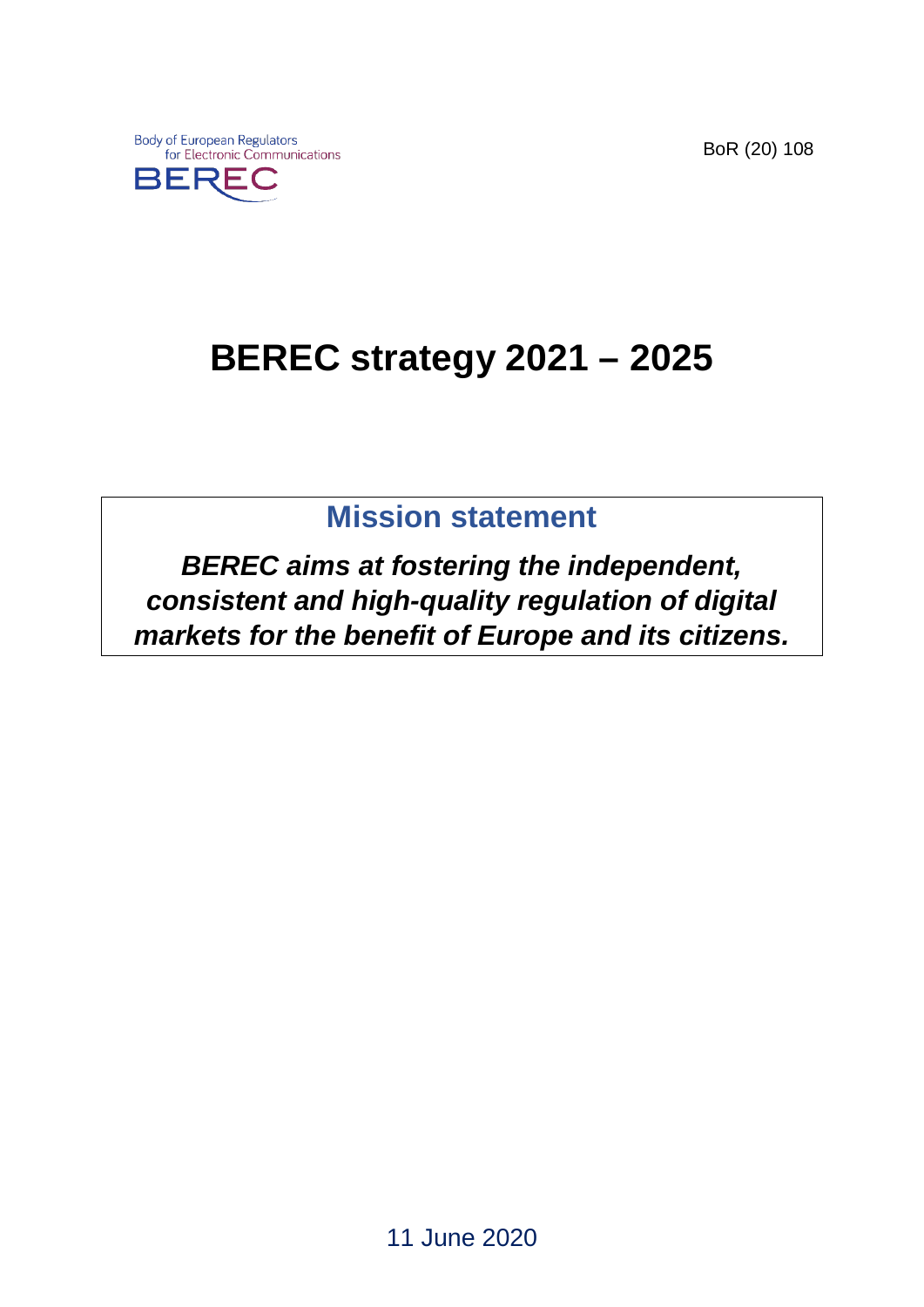# **Table of Contents**

| Ⅱ.                                                                      | MARKET, TECHNOLOGICAL AND POLICY DEVELOPMENTS3           |  |
|-------------------------------------------------------------------------|----------------------------------------------------------|--|
| III.                                                                    |                                                          |  |
|                                                                         |                                                          |  |
| Strategic priority 2: Supporting sustainable and open digital markets 8 |                                                          |  |
|                                                                         |                                                          |  |
| IV.                                                                     | INSTITUTIONAL AND INTERNATIONAL COOPERATION PRIORITIES 9 |  |
|                                                                         |                                                          |  |
|                                                                         |                                                          |  |
|                                                                         |                                                          |  |
| VI.                                                                     |                                                          |  |
|                                                                         |                                                          |  |
|                                                                         |                                                          |  |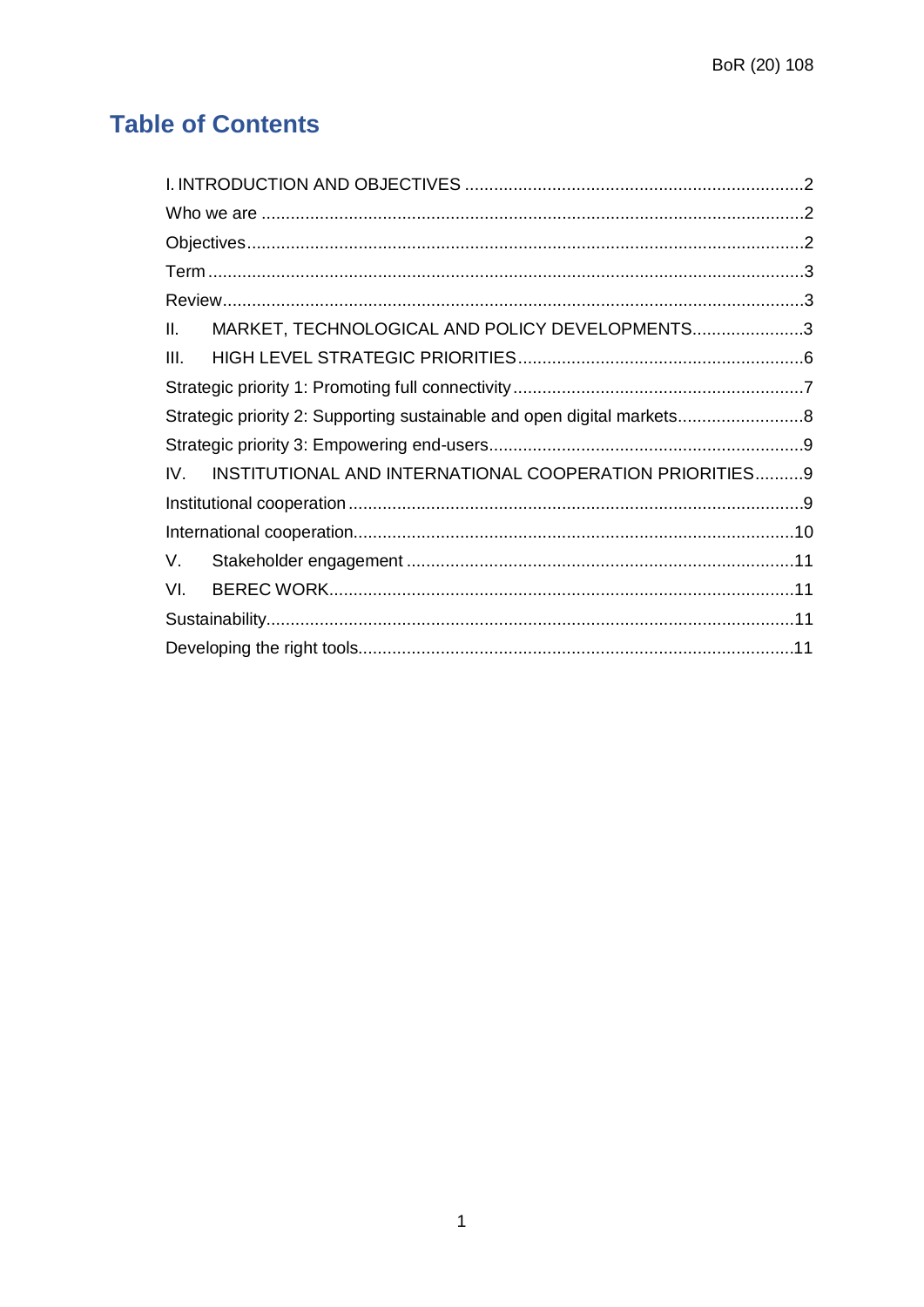## <span id="page-2-0"></span>**I. INTRODUCTION AND OBJECTIVES**

#### <span id="page-2-1"></span>**Who we are**

In 2009, the Regulation (EC) 1211/2009 established BEREC, the Body of European Regulators for Electronic Communications. It is composed of all independent National Regulatory Authorities (NRAs) of the EU Member States. The European Commission, the independent NRAs of the EEA /EFTA countries and the EU accession countries also take part in BEREC's work as participants without voting rights. The BEREC Office seated in Riga supports BEREC in fulfilling its tasks. In 2018, the BEREC regulation was renewed (Regulation (EU) 2018/1971).

BEREC marked its tenth anniversary in 2019. In the past ten years BEREC has been a forum for cooperation and exchange of views among the NRAs. It has provided its professional expertise, in particular to the European institutions, either upon request or on its own initiative.

BEREC's responsibilities include identifying regulatory best practices and developing common positions as well as producing reports with the overall objective of a consistent application of the regulatory framework in electronic communications. Furthermore, BEREC became an acknowledged organisation as evidenced by the additional tasks that the European legislators entrusted to BEREC in the new European Electronic Communication Code ('EECC' or the 'Code') to foster the internal market. These new tasks include, among others, the delivery of technical guidelines on several subjects to facilitate the implementation of the Code, reporting on technical matters, keeping registers of providers, and developing databases for instance on numbering and general authorisations.

### <span id="page-2-2"></span>**Objectives**

BEREC's tasks go hand-in-hand with the four overarching objectives of the Code (Article 3  $(2)$ :

- Promoting connectivity and access to, and take-up of, very high capacity networks;
- Promoting competition and efficient investment;
- Contributing to the development of the internal market;
- Promoting the interests of the citizens of the Union.

The three objectives relating to promoting competition and investment, promoting the internal market and empowering and protecting end-users were already guiding BEREC's work in the past two medium-term strategies of 2015-2017 and 2018-2020. The connectivity target has always been pursued by BEREC through work streams around fixed and mobile connectivity and convergence. Therefore, the now four objectives remain the foundation of the assignments set out in BEREC's multi-annual work programmes and continue to be its guiding force.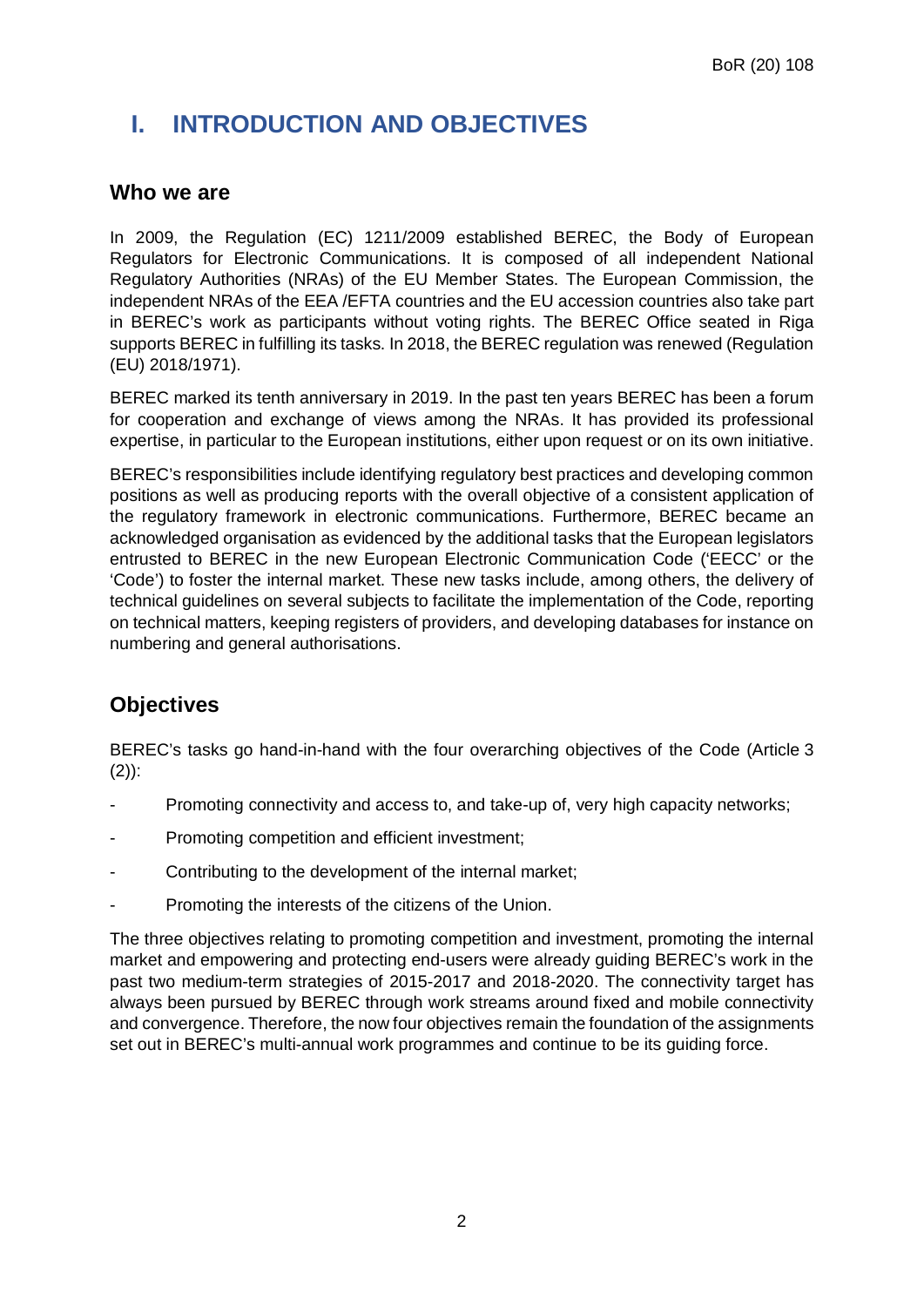## <span id="page-3-0"></span>**Term**

This latest update of BEREC's strategy covers a period of five instead of three years, namely 2021-2025. This extended period enables better alignment with the legislative cycle of the Commission, and the objectives and new priorities set out by President von der Leyen for the period of 20[1](#page-3-3)9 -2024<sup>1</sup>. At the same time, the structure of the BEREC strategy is being kept to follow the strategic priorities around connectivity (very high capacity networks (VCHN, 5G), digital issues (including open internet) and end-users (including the digital divide).

### <span id="page-3-1"></span>**Review**

To ensure that the BEREC strategy remains relevant and aligned with future developments, BEREC will revisit its strategic priorities over the course of the period.

## <span id="page-3-2"></span>**II. MARKET, TECHNOLOGICAL AND POLICY DEVELOPMENTS**

BEREC's strategy for 2021-2025 needs to consider the impact of rapidly changing markets, new network technologies and expected policy developments in this period as well as the increasing cross-border nature of digital services.

BEREC's work will be largely focused on promoting the consistent application of the EECC throughout the EU. Due to the fast-changing nature of the markets regulated by BEREC's NRA members, it is imperative that BEREC keeps pace with and understands the impact that new technologies have on market dynamics and business models to be able to coordinate the implementation of appropriate regulatory measures by its NRA members, where required, and so that the objectives as laid down in the Code are achieved.

The path towards the **gigabit society** across the EU means that the infrastructure of the future will have specific requirements. These are extremely quick response times, high capacity, resilience and efficiency, as well as seamless integration of different networks and different technologies in order to allow consumers to switch from one to another without disruption and enjoy the same customer experience irrespective of their location and connection type.

From a supply side perspective, operators have historically deployed fixed and mobile networks independently of one another, with limited infrastructure sharing, requiring relevant stand-alone investments<sup>[2](#page-3-4)</sup>. This modus operandi will evolve, because the technical development towards fixed mobile convergence and virtualisation now enables stronger structural convergence and cost-benefits from deploying and operating a shared infrastructure. Therefore, in some cases, the integration of mobile and fixed networks may even be necessary, e.g. to manage small cells inside buildings<sup>[3](#page-3-5)</sup>.

<span id="page-3-3"></span> $\overline{a}$ <sup>1</sup> See https://ec.europa.eu/info/strategy/priorities-2019-2024 en

<span id="page-3-4"></span><sup>2</sup> [http://www.oecd.org/officialdocuments/publicdisplaydocumentpdf/?cote=DSTI/ICCP/CISP\(2015\)2/FINAL&doc](http://www.oecd.org/officialdocuments/publicdisplaydocumentpdf/?cote=DSTI/ICCP/CISP(2015)2/FINAL&docLanguage=En) [Language=En](http://www.oecd.org/officialdocuments/publicdisplaydocumentpdf/?cote=DSTI/ICCP/CISP(2015)2/FINAL&docLanguage=En)

<span id="page-3-5"></span><sup>3</sup> <https://www.ericsson.com/en/networks/offerings/urban-wireless/indoor-small-cells>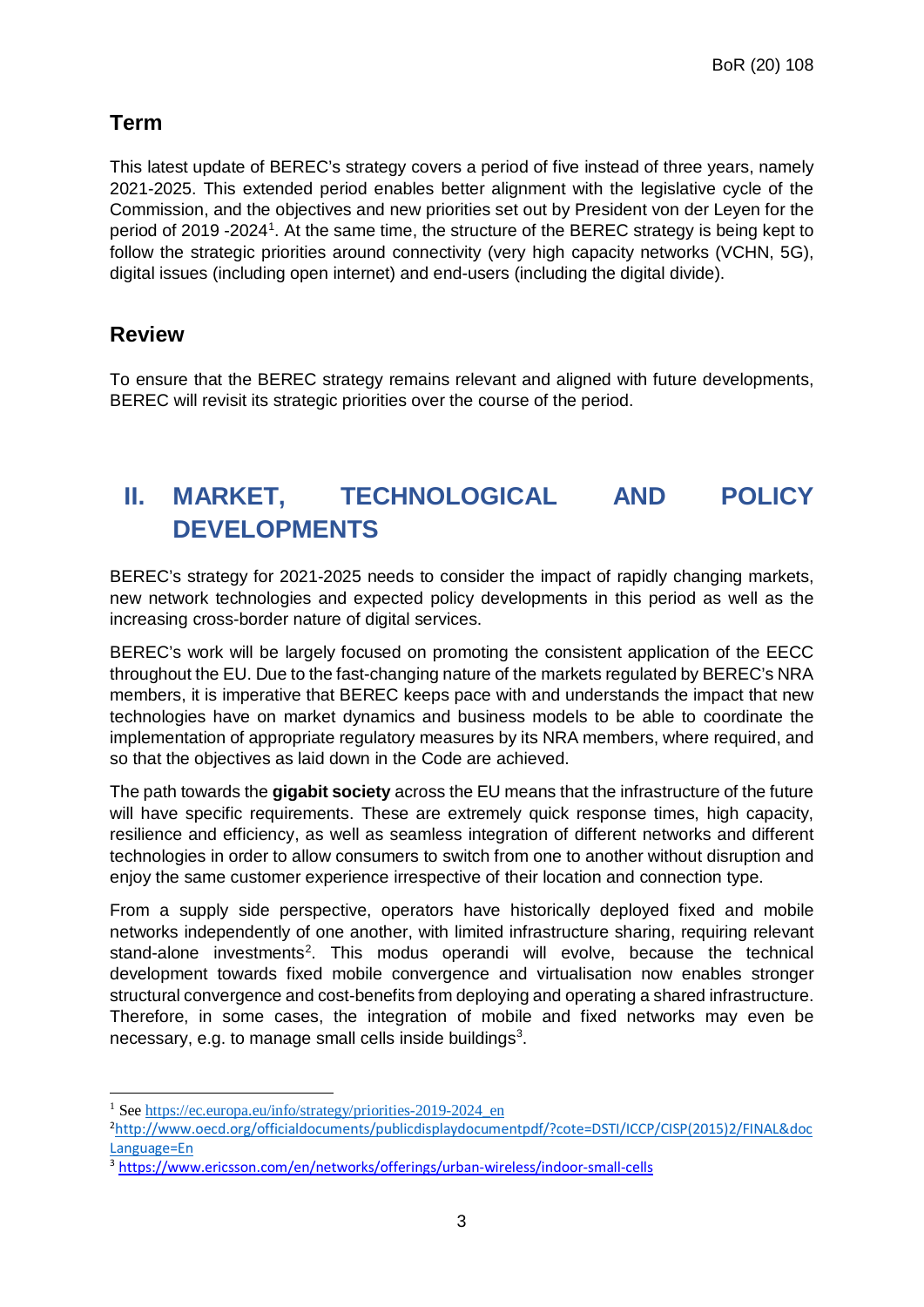The **5G network**, heralded as a 'cloud of solutions', will be part of a common infrastructure combining radio, satellite and optical networks. Beginning with at least one 5G network per city per Member State by 2020, the European Commission expects 5G coverage in all urban areas and along all major transport routes in the European Union by 2025 as well as cost savings to be realised<sup>[4](#page-4-0)</sup>.

The transition to [5](#page-4-1)G will also pave the way for network virtualisation and disaggregation<sup>5</sup> which will change how networks are built and operated and how services are managed. An important feature of 5G is network slicing, which promises to enhance network efficiency and improve service performance through the ability to designate each service or user with the required quality at the required time.

Network intelligence will likely become more centralised through network orchestration<sup>[6](#page-4-2)</sup>, while service quality will depend on the available resources at the 'edge' of the network. Data centres and content delivery networks, a key component in cloud computing and already an area of considerable growth and expansion, will continue to play an important role for the provision of high-quality digital services.

5G is expected to create an ecosystem for technical and business innovation involving vertical markets<sup>7</sup>. It is likely to become the cornerstone for digital connectivity and a major driver of economic growth, promoting competition and serving social needs. 5G will allow the implementation of new services such as telemedicine, large numbers of devices for the internet of things (IoT), autonomous vehicles and smart cities, eventually connecting everything and everyone to a single digital ecosystem. In order to ensure these developments can take place and are not delayed by a lack of action from public authorities, an appropriate regulatory framework needs to be in place as well, e.g. spectrum regulation, access regulation where necessary to ensure access to sites in particular in rural and less competitive areas, infrastructure sharing etc.

In a broader perspective, new connectivity technologies may emerge in this 2021 – 2025 time frame to serve new needs either for the general public or for tailor-made solutions dedicated to business users in their respective sectors. Common to all new wireless connectivity technologies, whether 5G, Wi-Fi or something else, is dependence on the availability of fibre backhaul. Ensuring that the right incentives for investing in fibre networks, and that there is sustainable competition in the markets will therefore be conditions that determine the pace of development of next generation connectivity solutions in Europe.

While the **digitalisation of society** holds great opportunities and the potential for huge efficiency gains, there will also be new risks and challenges associated with this development. Along with the attention given to the (shared) roll-out, interoperability, spectrum availability and 5G business models (and in addition to acceptability questions), concerns relating to security, robustness, privacy and integrity of the digital ecosystem have grown in recent years, and will likely continue to require the attention of regulators and policy makers. Universal service obligations must make sure that everyone has the ability and capacity to participate in the

<span id="page-4-0"></span> <sup>4</sup> <https://ec.europa.eu/digital-single-market/en/5g-europe-action-plan>

<span id="page-4-1"></span><sup>5</sup> Network Function Disaggregation (NFD) defines the development of switching and routing appliances towards totally decoupled open components.

<span id="page-4-2"></span> $6$  Software-Defined Networking (SDN) and Network Functions Virtualisation (NFV) aim to transform the way that network operators design and operate networks. However, technologically as well as regarding the alleged business impact, they appear to be approaching a phase of disillusionment and awareness that at least some of the expectations have been inflated.

<span id="page-4-3"></span> $7$  Such as energy, agriculture, city management, government, healthcare, manufacturing, public transportation and others.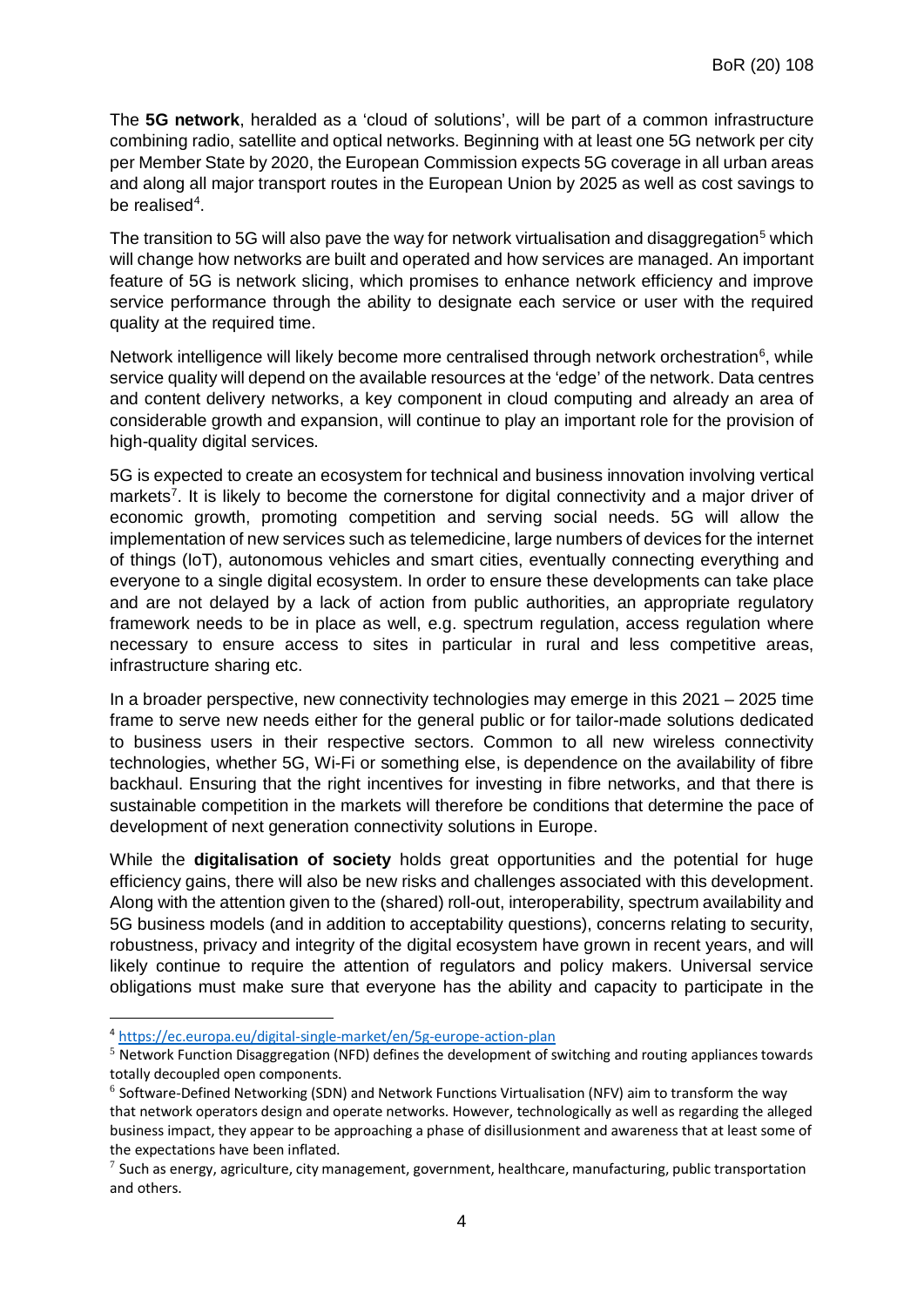digital society by ensuring that all consumers have access at an affordable price to adequate broadband internet service. Bridging the **digital divide**, and providing equivalent access and choice for those with disabilities will be of equal importance, given that a digital society will only be possible with the inclusion of all citizens. Therefore, consumer protection needs to be up to the new challenges and regulators must be active in enforcing transparency and more generally consumer rights.

In order to accelerate the transition to digital services and the wider digital ecosystem, broader access to higher quality and higher resilience internet-based services will remain important. The internet has intensified competition by making it easier for consumers to compare prices and companies to deliver services to consumers, producing a disruptive effect on the dynamics in various service markets. However, as market fundamentals have changed, so are new structures also being established and potential bottlenecks now forming. The new market dynamics are by no means limited to the electronic communications sector but affect all industries in our connected society. The increasing availability of data and analytical tools is changing a significant part of the European economy, enabling innovative business models, new products and processes, cost reductions, better-informed decisions by consumers, institutions and firms, as well as providing new growth opportunities ${}^{8}$  ${}^{8}$  ${}^{8}$ .

**Data-centric business models** are now becoming the norm in the digital economy, and access to data and the use of algorithms is likely to have significant impact on competition dynamics in digital service markets. Network effects and scale and scope economies make growth the most prevalent strategy in platform markets, which can lead to new concentrated market structures. In addition, they raise questions about the impact of **digital platforms**[9](#page-5-1) **with regard to** both the principle of internet openness and competition, and whether the current competition framework can address any anti-competitive behaviour or whether sector-specific regulation might be warranted.

As an intrinsic part of digitalisation, **big data and artificial intelligence (AI)** are also expected to have a strong impact, both societally and commercially. AI is a general-purpose technology with a multitude of applications in all industries, such as healthcare, government, transport or finance. The versatility of AI in products and services in combination with its potential to impact citizens in myriad ways is the key reason why AI has become an area of such strategic importance for the European Union.

AI-based systems are furthermore of particular relevance<sup>[10](#page-5-2)</sup> to the telecommunications industry due to their potential for various stages of operations (network roll-out, network optimisation, transmission optimisation etc.), new services (new revenue streams or business models, different categories/classes of services), customer service (customer service enhanced by natural language processing), data management (collection, validation, analysis etc.) or security (fraud detection, cybersecurity etc.). Traditional telecommunications operators may employ AI technologies in regulated areas, potentially affecting efforts in net neutrality, end user rights, data protection, competition (in terms of data economy) or security.

Besides the ongoing digital transformation, **climate change** is another defining phenomenon of our time. Digitisation promises to bring major efficiency gains that will translate into major reductions of greenhouse gas emissions<sup>[11](#page-5-3)</sup>. At the same time, the digital sector's environmental

 $\overline{a}$ 

<span id="page-5-0"></span><sup>8</sup> BEREC report on the Data Economy BoR (19) 106.

<span id="page-5-1"></span><sup>9</sup> <https://ec.europa.eu/digital-single-market/en/policies/online-platforms>

<span id="page-5-2"></span><sup>10</sup> <https://techsee.me/blog/artificial-intelligence-in-telecommunications-industry/>

<span id="page-5-3"></span><sup>&</sup>lt;sup>11</sup> See Communication of the Commission 'A Green Planet For All', October 2018, [https://eur-](https://eur-lex.europa.eu/legal-content/EN/TXT/?uri=CELEX:52018DC0773)

[lex.europa.eu/legal-content/EN/TXT/?uri=CELEX:52018DC0773.](https://eur-lex.europa.eu/legal-content/EN/TXT/?uri=CELEX:52018DC0773)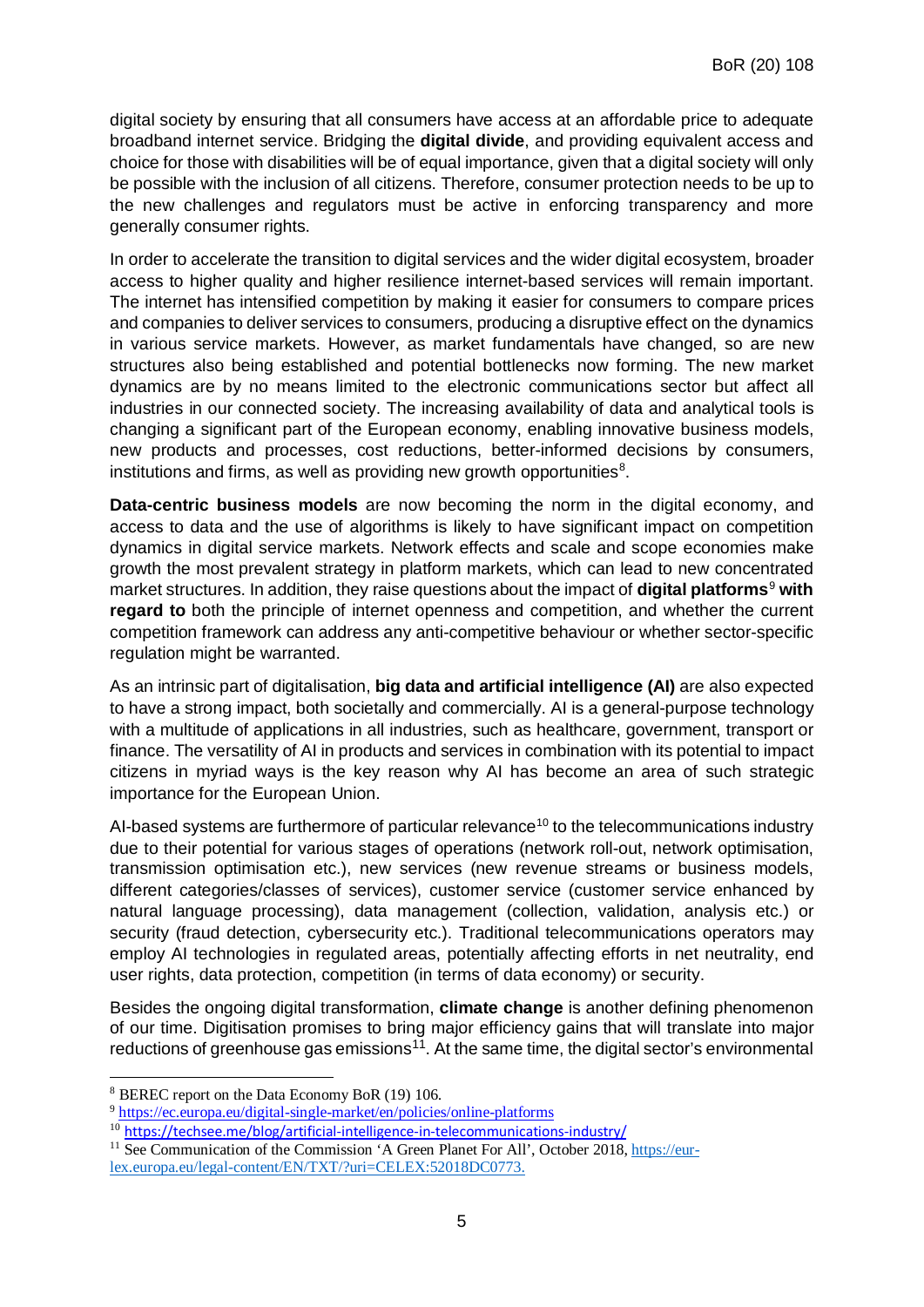footprint is increasing, with a growth in energy usage occurring. Currently, ICT today accounts for around 4%[12](#page-6-1) of the European carbon footprint (equivalent to civil aviation), with an overall 8% to 10% rising trend<sup>13</sup>. Hence, the environmental consequences of digital technologies require careful assessment of direct impacts, such as energy consumption and end-of-life disposal, and indirect impacts, e.g. change in consumption patterns and choices.

Finally, on the policy side, in view of the strategic priorities adopted by the **European Commission**, there are several policy goals for the digital market in the EU that are relevant for BEREC to consider:

- creating the right framework to allow Europe to make the most of the digital transition;
- promoting full connectivity by stimulating private investments while reducing the cost of roll-out in very high capacity networks;
- developing a new Digital Services Act and assessing the need for *ex ante* rules on digital platforms to tackle bottleneck issues;
- strengthening the EU's cybersecurity framework<sup>[14](#page-6-3)</sup> and capabilities and develop a coordinated European approach on artificial intelligence;
- retaining a strong focus on digital innovation, while ensuring the continued modernisation of key transport systems;
- closely monitoring the transition to the digital economy which raises many other policy and regulatory issues, from competition issues related to market power, to labour issues related to the platform economy or taxation;
- updating of the Digital Education Action Plan;
- a new European Green Deal which will be one of the main projects of the new European Commission.

These priorities will guide the work of the EU Commission in 2020-2024. They are also likely to have a strong impact on BEREC's work during this period.

Finally, the experience with the **COVID-19 pandemic** has demonstrated the critical importance of digital technologies in society and the continued need for investments in those technologies. The large and sudden shift to teleworking and online provision of public services (including eeducation and public administration) underlines the importance of bridging the digital divide to ensure that many of the most vulnerable citizens are included in the new digital society. Governments and regulators are becoming increasingly aware that all citizens are entitled to equitable and fair access to the digital ecosystem.

# <span id="page-6-0"></span>**III. HIGH-LEVEL STRATEGIC PRIORITIES**

For the period 2021-2025, BEREC will plan its multi-annual work around the four strategic objectives of the Code, and in the process give special consideration to the three high-level

 $\overline{a}$ 

<span id="page-6-1"></span><sup>12</sup> https://ictfootprint.eu/en/about/ict-carbon-footprint/ict-carbon-footprint

<span id="page-6-2"></span><sup>13</sup> Lean ICT – [Towards digital sobriety, The Shift Project, 2019](https://theshiftproject.org/wp-content/uploads/2019/03/Lean-ICT-Report_The-Shift-Project_2019.pdf)

<span id="page-6-3"></span><sup>&</sup>lt;sup>14</sup> Communication from the Commission to the European Parliament, the Council, the European Economic and Social Committee and the Committee of the Regions - Secure 5G deployment in the EU - Implementing the EU toolbox – COM (2020) 50 final, 29.01.2020: [https://ec.europa.eu/digital-single-market/en/news/secure-5g](https://ec.europa.eu/digital-single-market/en/news/secure-5g-deployment-eu-implementing-eu-toolbox-communication-commission)[deployment-eu-implementing-eu-toolbox-communication-commission.](https://ec.europa.eu/digital-single-market/en/news/secure-5g-deployment-eu-implementing-eu-toolbox-communication-commission)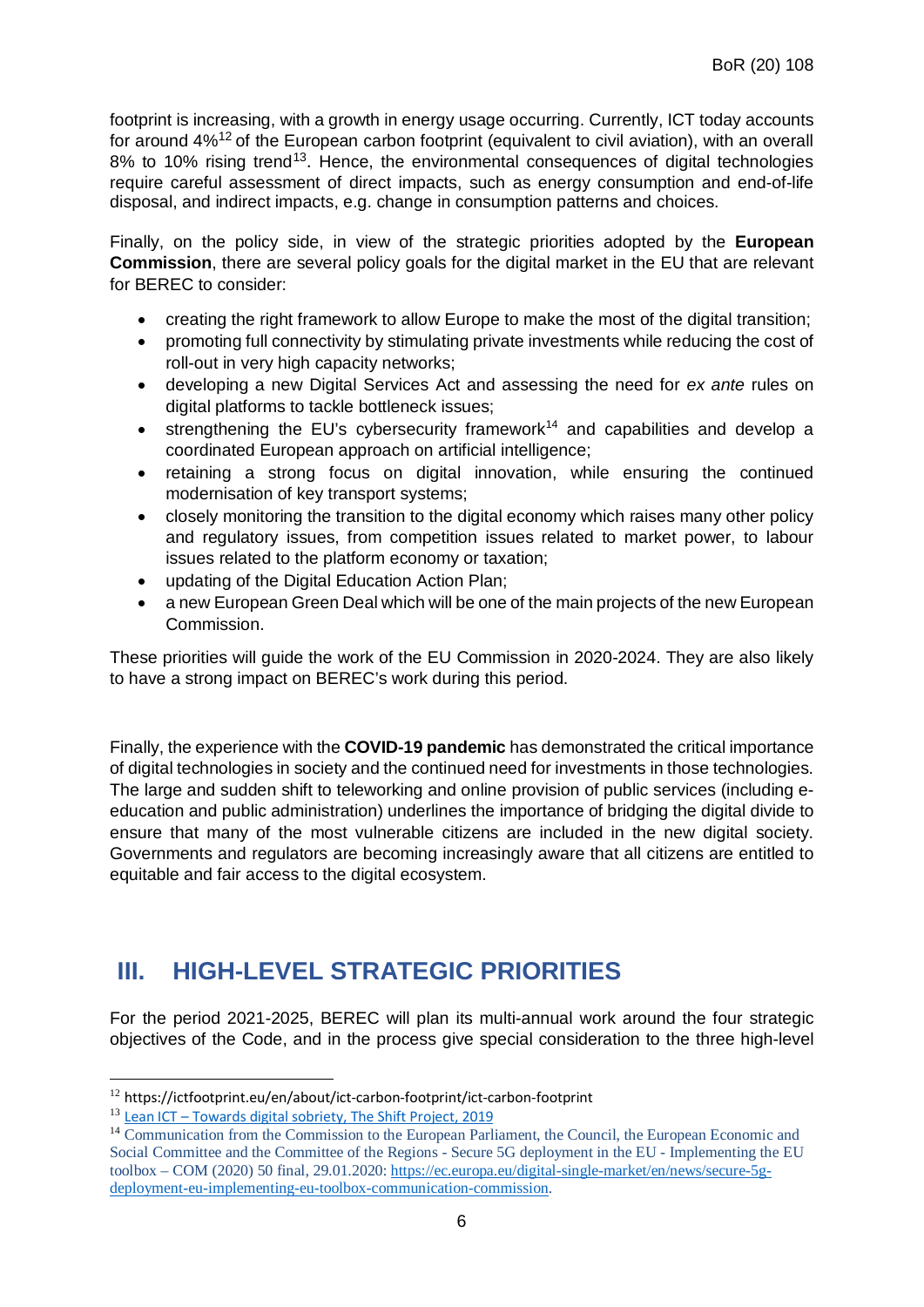strategic priorities listed below, as well as the priorities set for institutional and international cooperation. These strategic priorities are based on the market developments outlined in the previous section and refer to areas of interest that BEREC should cover under the strategic objectives mentioned above.

The high-level priorities are further subdivided into more concrete areas of interest to indicate the work BEREC intends to focus on. The strategic priorities will not define the full scope of BEREC work for the five-year period 2021-2025 but will be recurring topics in BEREC's work programme for the coming years. The order in which the priorities are listed does not imply any sort of ranking.

The facilitation of **successful implementation and consistent application of the Code and the focus on sustainability** will be important horizontal principles that will form an essential part of the high-level priorities and the concrete areas of interest mentioned above. BEREC will further monitor the impact and the effectiveness of the EECC with a view to collecting sufficient quantitative and qualitative data for future reviews (as required under Article 122-123 of the EECC).

BEREC will engage in working on sustainability considering the ICT-related parts of the upcoming Green Deal and the Agenda 2030 targets to identify the sustainable development goals that could be relevant for BEREC. In addition, it will assess how to contribute to more sustainability by adding an environmental focus to its workstreams and the running of BEREC as an organisation, taking into account the objectives of the European Commission to be proposed in the Green Deal. BEREC could contribute to the assessment of the abovementioned impact as well as developing an understanding of how to reduce the carbon footprint, a topic which is gaining importance in the digital sector. End-users could also be empowered by raising awareness of the environmental impact of electronic networks.

### <span id="page-7-0"></span>**Strategic priority 1: Promoting full connectivity**

BEREC will keep connectivity as a strategic priority in the coming five years. This means prioritising work that improves generally the conditions for the expansion and take-up of secure, competitive and reliable high-capacity networks (both fixed and wireless) across Europe and ensures a smooth transition from legacy infrastructures.

BEREC is providing guidelines to help ensure consistent regulatory application of the EECC regarding the deployment of- and access to **VHCN** by citizens and businesses of the Union. BEREC will continue this work with the aim of contributing to regulatory stability and predictability for the benefit of investments (private and public) in VHCN. BEREC will also address other issues that may encourage investment and roll-out of VHCN across Europe, such as access to ducts and infrastructure.

BEREC is also finalising the guidelines on new instruments to promote connectivity on the fixed network side (e.g. roll-out of fibre networks) and to monitor the implementation of these guidelines, which NRAs are obliged to take into account. The drafting and implementation are one of BEREC's core tasks assigned by the 2018 BEREC Regulation. With these new guidelines, BEREC is contributing to the consistent application of the new regulatory tools, such as co-investment, symmetric regulation, wholesale-only operators etc., by NRAs when taking national decisions.

Based on past activities with regard to increasing the transparency on the use of the various services offered for end users to make informed and active choices, BEREC will continue to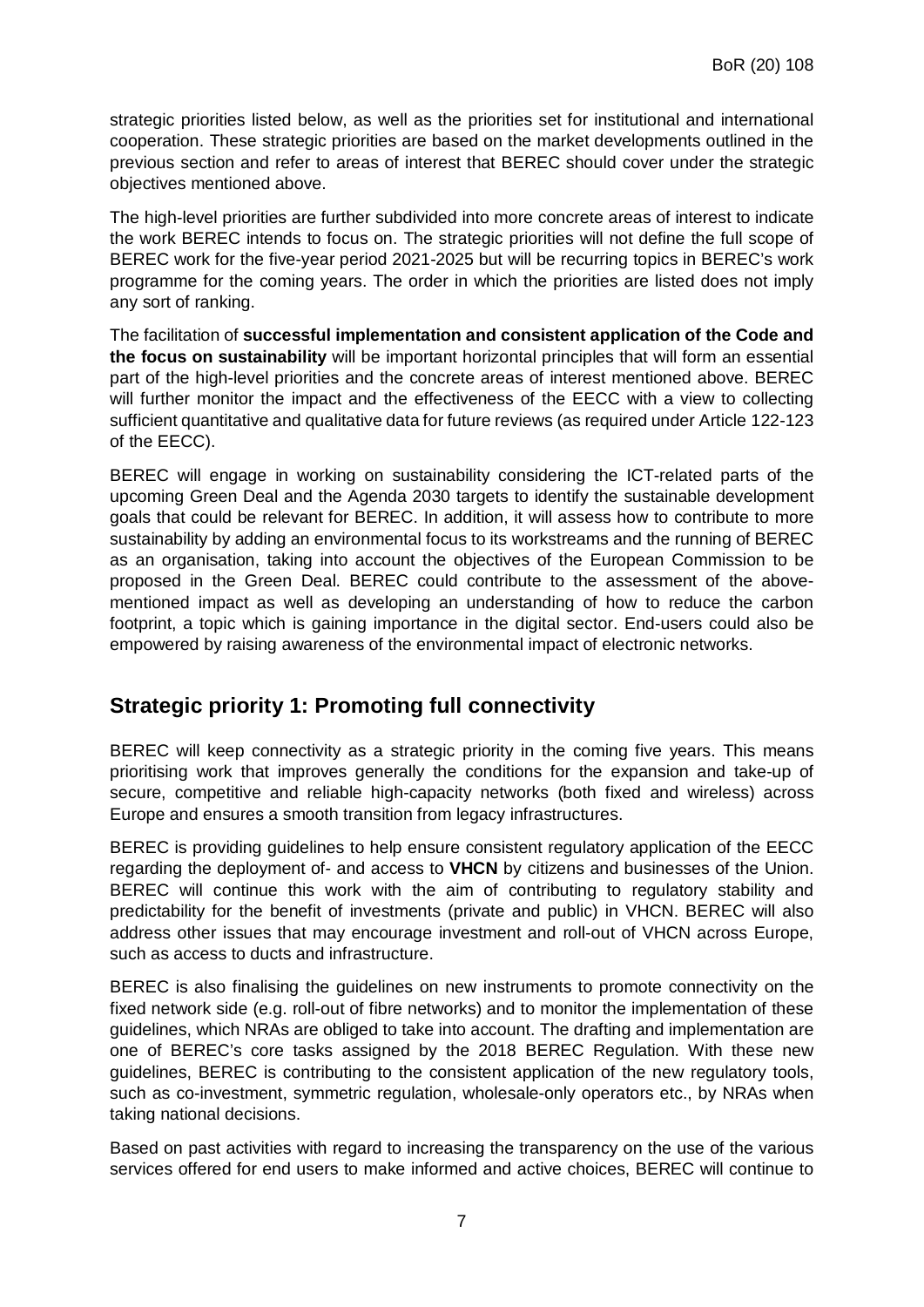further promoting the transparency as well as the availability and the benefits of broadband services for both businesses and consumers.

BEREC will also continue, within the scope of its competence, to follow the development of **5G** actively and closely. Fixed network coverage and access options will influence 5G, as highcapacity quality fibre backhaul availability is necessary for the deployment of the new standard. Depending on the assessment of competitive conditions, wholesale access to fibre backhaul connectivity of cell sites needs to be ensured (and regulated, where necessary) to prevent potential problems in terms of lack of coverage and refusal of access to bottleneck facilities, in particular in less competitive geographic areas. Duct and pole access and dark fibre may also become increasingly relevant.

Regarding **security**, BEREC can play an important role in the implementation of the 5G cybersecurity recommendation (Commission Recommendation on Cybersecurity of 5G networks C(2019) 2335), in cooperation with ENISA and the NIS cooperation group. Following this recommendation, BEREC's role includes information and experience sharing on electronic communications market matters among its members, participants and other relevant bodies, and assisting in the toolbox development process as mandated in preamble 24 of the cybersecurity recommendation. Furthermore, BEREC is responsible for acquiring and reporting market impact information in any of the measures to be implemented concerning 5G cybersecurity to the NIS CG.

Further to promoting the fibre and 5G roll-out, BEREC will contribute, through cooperation with the competent bodies, to ensuring that future network technologies meet their connectivity targets in line with European values and interests (security, protection of the end-user, environmental challenges etc.).

Additionally, BEREC will continue to monitor the development of connectivity technologies that may emerge to serve multiple digital needs (for instance the evolution in the internet of things ecosystem).

### <span id="page-8-0"></span>**Strategic priority 2: Supporting sustainable and open digital markets**

BEREC will prioritise work that relates to the functioning of digital markets, namely focusing on exploring conditions and addressing issues regarding digital service providers and end-users in the digital market.

**The open internet** is considered an important building block in the current EU telecom rules, as it guarantees, through specific obligations on the telecom operators, an open internet for the benefit of end-users. This enables innovation without permission by internet users. With the upcoming roll-out of 5G, BEREC will have an important role in contributing to continued, predictable and consistent application of the open internet regulation.

BEREC recognizes that the **digital economy** brings new opportunities and challenges. The use of big data and algorithms has great potential but could also increase the risk of some companies becoming dominant. Issues of potential monopolies, dominance and bottlenecks have been highlighted as some of the digital priorities of the EC. Furthermore, technologies such as artificial intelligence (AI) promises to improve the quality of life, safety and prosperity of European citizens. AI and connected and automated mobility are equally among the digital priorities of the EC and likely to be considered in the forthcoming Digital Services Act. BEREC may investigate data-centric approaches and data-driven regulation principles as to their ability to achieve regulatory targets while empowering end-users.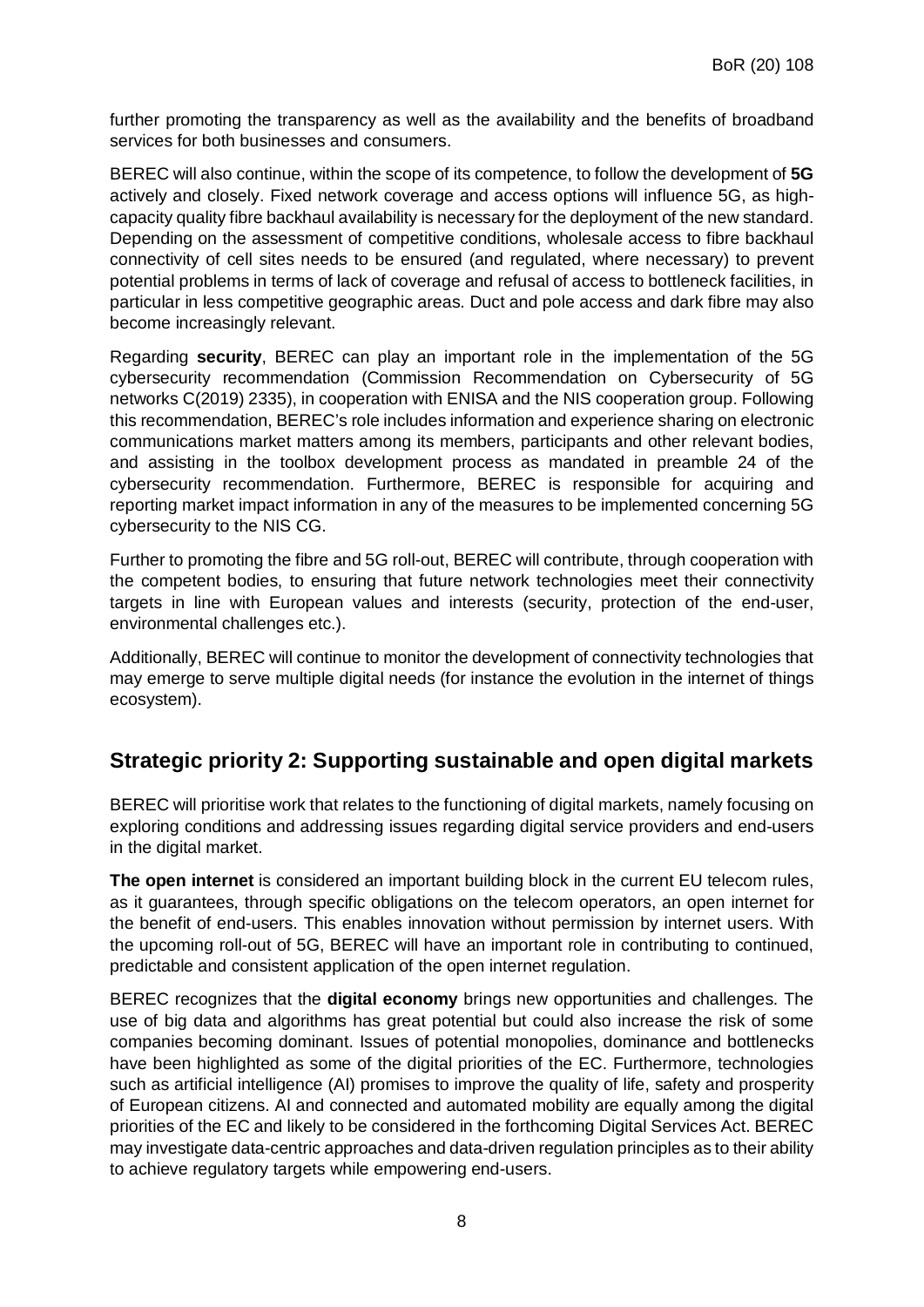In this aspect, BEREC and its constituent NRAs have expertise, such as integrating technological, economic, legal, and user protection perspectives in the design and practice of regulatory remedies (such as interoperability), as well as experience in coordinating the application of a common EU legislative approach to take account of both national and pan-European perspectives in electronic communications markets. BEREC will continue to build its knowledge base within the digital economy, in close cooperation with EU bodies and groups as well as other institutions, to make sure that technological, economic, legal, and user protection perspectives are integrated in the design and practice of regulation.

#### <span id="page-9-0"></span>**Strategic priority 3: Empowering end-users**

Engaging consumers in the fast-evolving digital ecosystem is becoming more complex. While digital innovation and competition among digital service providers has improved consumer empowerment, there is still an important role for regulators to play in ensuring consumer transparency and digital skills.

The promotion of full connectivity will enable the demand for high-quality services on the part of consumers, provided by the very high capacity networks whose development is a key priority in creating positive interactions.

BEREC will continue its work in promoting choice and empowerment for end-users by prioritising work to build trust in ICT and digital services, and to enable and result in better informed choices by consumers.

BEREC's approach to empowering end-users is based on two pillars: monitoring of the sector and the appropriate level of transparency. As part of monitoring the functioning of the EECC, BEREC will also monitor new end-user provisions such as the information provision requirements, including the contract summary template, and will provide input to the EC regarding the review of end-user rights. In terms of transparency, BEREC will also continue its work towards greater involvement of stakeholders, including consumer representatives, and publish its work in compliance with the BEREC regulation.

As part of its work on transparency, BEREC will build its knowledge base on AI and explore ways to safeguard consumers against potential risks.

## <span id="page-9-1"></span>**IV. INSTITUTIONAL AND INTERNATIONAL COOPERATION PRIORITIES**

Cooperation with EU institutions and international organisations is becoming increasingly important for BEREC in order to deal with issues relating to global and borderless digital markets at a time when issues often span across established regulatory boundaries. BEREC is hence increasing its efforts to reach out and engage in dialogue with NRAs beyond the EU, with networks and institutions working on regulation and electronic communication and policymakers and establish working arrangements where relevant.

#### <span id="page-9-2"></span>**Institutional cooperation**

According to Article 35 of the BEREC Regulation, BEREC and the BEREC Office may cooperate with competent Union bodies, offices, agencies and advisory groups. As part of the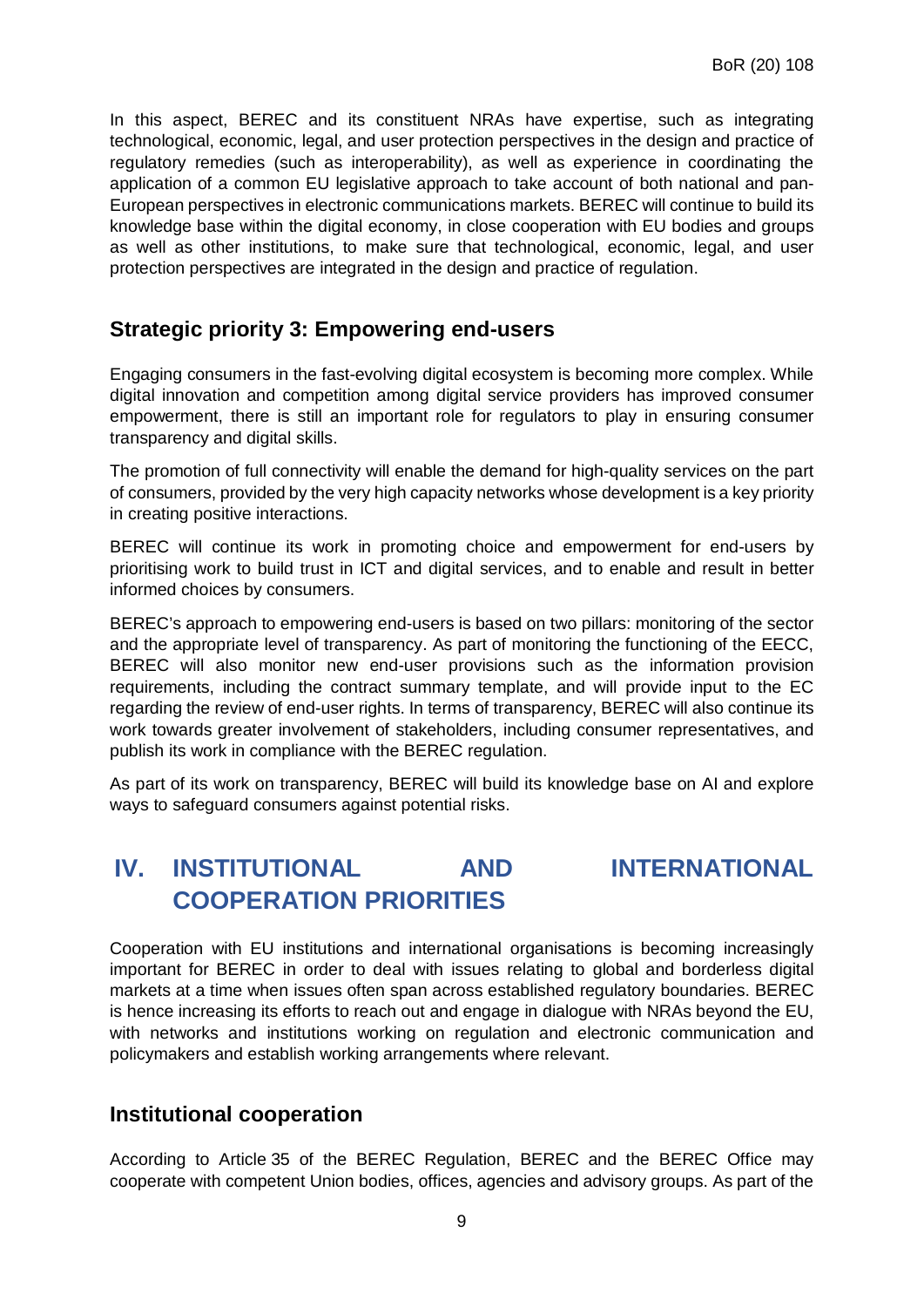multi-annual work programme, the Board of Regulators shall adopt BEREC's strategy for relations with those institutions. This document provides an overview of BEREC's priorities regarding institutional cooperation, with a focus on connectivity/5G and platform regulation.

A working arrangement between the Radio Spectrum Policy Group (RSPG) and BEREC on 5G roll-out was already established in 2019 with the intention of collaborating on implementation of Article 35 EECC, the peer review forum. BEREC will continue to play a supporting role regarding 5G and cybersecurity, and closely cooperate with the NIS Cooperation Group and the European Union Agency for Cybersecurity (ENISA) by contributing to the implementation of the toolbox.

As discussions on platform regulation and the Digital Services Act progress, BEREC will engage with co-legislators and share its technical experiences of telecoms regulation. Other regulatory networks have complementary expertise, and BEREC will investigate ways to exchange views about practical issues of platform regulation. BEREC has already established ties with the European Data Protection Board (EDPB), but it might be meaningful to exchange with other regulatory bodies and networks such as the European Data Protection Supervisor (EDPS), the European Competition Network (ECN) and the European Regulators Group for Audio-visual Media Services (ERGA).

In addition to carrying out its advisory duty for all EU institutions, BEREC will furthermore look into ways of collaboration and exchange with other European regulatory cooperation platforms and bodies operating both in adjacent and different economic sectors. These include the ERGP (on e-commerce, cross-border parcel delivery regulation), Eurostat (definition of indicators for data collection), the ESA (European Space Agency) and the EEA (European Environment Agency).

#### <span id="page-10-0"></span>**International cooperation**

The increasing volume of electronic communications between the EU and the rest of the world shows the global nature of such services and means that policies, legislation and regulation must be seen from a more global perspective. BEREC benefits from the cooperation with NRAs and with international regulator networks, policymakers and institutions involved in communications matters based beyond the EU.

This cooperation allows exchange on cross-border and common issues as well as closely following global trends in technology and changing business models. This enables BEREC to retain its capacity to swiftly and effectively meet challenges. Moreover, regions beyond the EU and non-EU regulators networks have been expressing great interest in the European regulatory approach.

BEREC already has a long history of cooperation with NRAs' regulatory networks in other regions, namely the EMERG (European Mediterranean Regulators Group), REGULATEL (Latin American Regulators) and EaPeReg (Eastern Partnership Regulators' Network).

Furthermore, BEREC has signed memorandums of understanding (MoUs) with the NRAs of the United States, Canada and India, which are not part of the abovementioned networks.

Finally, BEREC also cooperates in electronic communications matters with other international institutions such as the International Telecommunication Union (ITU) and the Organisation for Economic Co-operation and Development (OECD).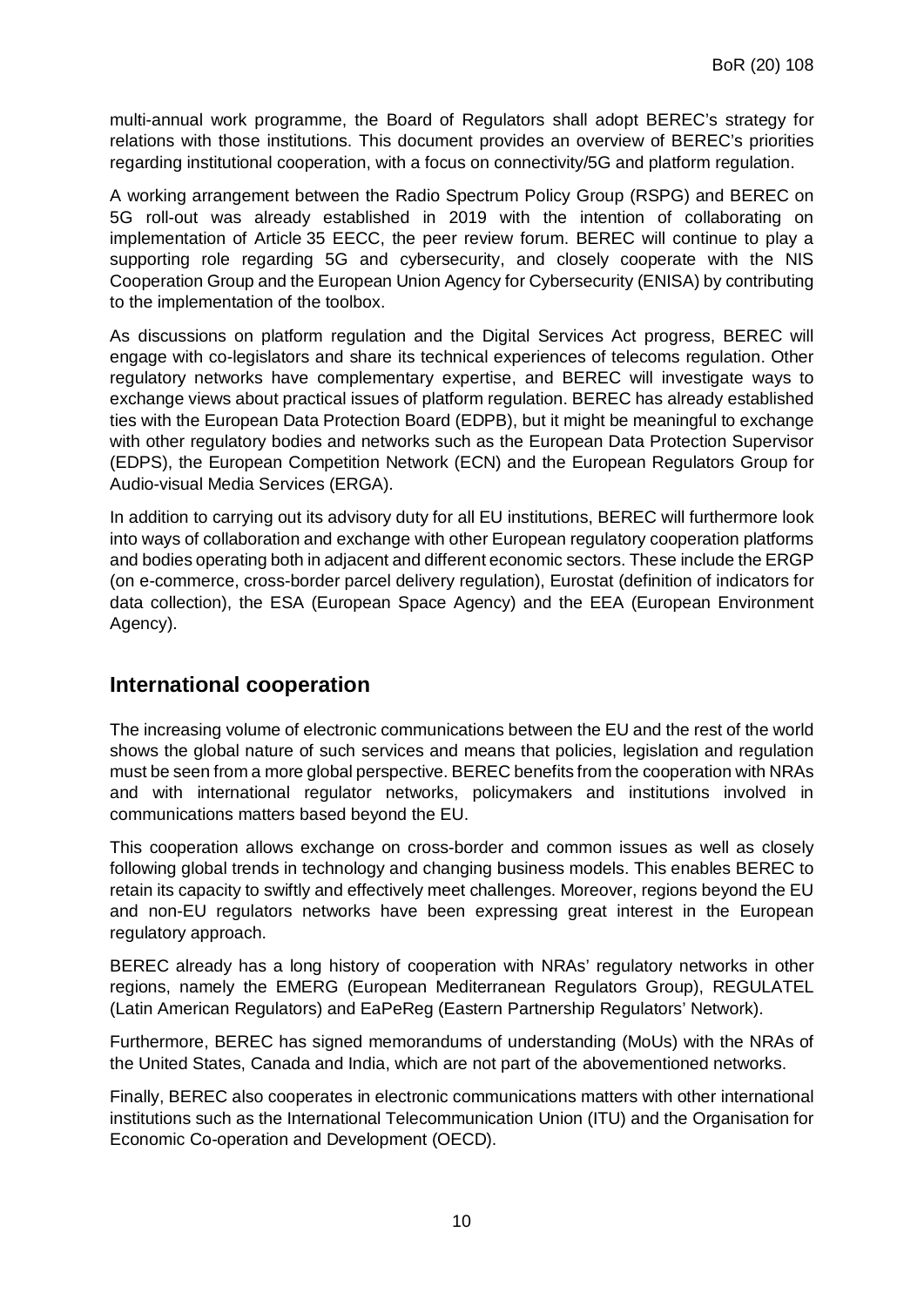The implementation and permanent evaluation of existing and future agreements and working arrangements is essential for realising BEREC's ambitions to enhance international cooperation in order to deal with issues across BEREC's regulatory borders.

In order to enhance efficient use of BEREC's resources, alternative and more targeted means of cooperation could be explored, with the aim of achieving efficiency gains.

BEREC's international activities complement the policies of the European Union in terms of both cooperation topics and the priority regions with which to cooperate.

In 2018, the EC initiative Policy and Regulatory Initiative for Digital Africa (PRIDA) was launched to enable legal and regulatory framework development across Africa. BEREC has acknowledged this initiative in its work programmes and has committed itself to supporting this project. BEREC has also contributed technical support to the implementation of the Western Balkans regional roaming agreement following the request of the EC.

## <span id="page-11-0"></span>**V. Stakeholder engagement**

BEREC remains committed to continuously improving its interaction with all stakeholders to ensure that its output stays relevant. BEREC will aim to ensure its work processes remain transparent and that it reaches the relevant audience. Stakeholders will be involved both at an early stage as well as when the work is more mature.

## <span id="page-11-1"></span>**VI. BEREC WORK**

Besides prioritising the topics and the relevant areas of cooperation for the period 2021-2025, BEREC is also looking at areas of improvement within BEREC and the BEREC Office.

### <span id="page-11-2"></span>**Sustainability**

The EU and its Member States have committed themselves to implementing the 2030 Agenda and contributing to the European Commission's sustainable development goals embedded in the EU treaties.

BEREC's work comprises considering issues of sustainability in the BEREC Office itself in terms of BEREC's operation as an organisation, such as the use of paper, plastic or CO2 emissions and how to reduce its impact.

### <span id="page-11-3"></span>**Developing the right tools**

BEREC and its members have successfully developed and implemented regulatory tools for non-discrimination and access remedies, transparency measures vis-à-vis end-users and portability. BEREC also has experience in balancing the objectives of promoting competition and investment, and in communicating and distilling stakeholder input regarding specific regulatory proposals.

The EECC defines a category of electronic communication services (i.e. NI-ICS) that are provided cross border simultaneously in several Member States. These services, and the emerging issues around the digital ecosystem (including platforms), may require new and